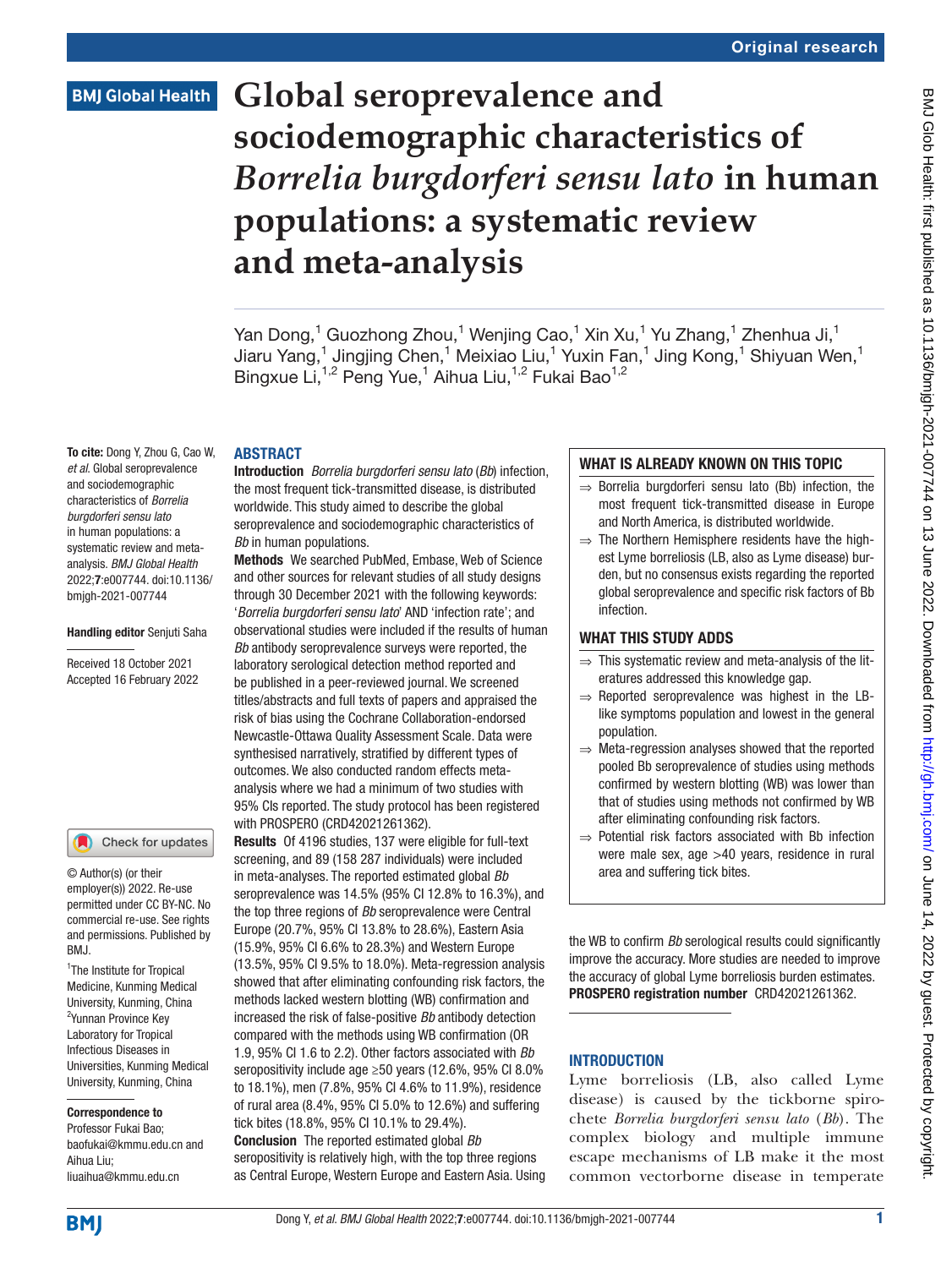#### HOW MIGHT IT IMPACT ON CLINICAL PRACTICE IN THE FORESEEABLE FUTURE?

- We confirmed that results confirmed by WB are more reliable than those not confirmed by WB when assessing human Bb infection.
- ⇒ Using WB to confirm Bb serological results could significantly improve the accuracy.
- $\Rightarrow$  For risk factors, male sex, age  $>$ 40 years, residence in rural areas, and suffering tick bites might increase the risk of Bb infection.
- ⇒ We provided a more accurate characterizationcharacterisation of the global distribution and sociodemographic factors of Bb infection, which would guide the global epidemiology of LB and identify risk factors for the disease, and could inform the development of public health response policies and LB control programsprogrammes.

North America, Europe and Asia. $1-3$  The most common clinical manifestation of LB is migrating erythema (an enlarged erythema on the skin, usually at the site of a tick bite), and the infecting agent can spread to other tissues and organs, resulting in manifestations that can involve the nervous system, joints, heart and skin.<sup>[4](#page-9-1)</sup> LB has continued to spread globally in recent years as a chronic, multisystemic vectorborne disease.<sup>[5](#page-9-2)</sup> Such vectorborne diseases, which are characterised by specificity of geographical distribution and frequent emergence and introduction of pathogens, pose a significant and growing public health problem and are major causes of disease and death worldwide.<sup>[5](#page-9-2)</sup> A strong worldwide push for continuous surveillance (including global epidemiological surveys of LB), diagnosis and control of vectors of tickborne diseases is essential for the development of effective new LB treatments and prevention methods.

*Bb* is one of several extracellular pathogens capable of establishing a persistent infection in mammals, and laboratory diagnosis of LB depends on the detection of IgM and IgG antibodies against *Bb*, the causative agent of the disease. $67$  Several laboratory tests are available for the diagnosis of LB, including serological, microscopic and molecular-based methods.<sup>[8](#page-9-4)</sup> Standard two-stage tests (STTT) based on immunoblotting (, ELISA or indirect fluorescent antibody (IFA) assay followed by immunoblot confirmation) currently serve as the primary supports for the laboratory diagnosis of LB and assessment of disease development.<sup>9 10</sup> Positive serological reactions indicating the presence of anti-*Bb* IgM or IgG reflect active or previous infection, respectively.[11 12](#page-9-6)

This review provides the first meta-analysis of literature regarding seropositivity to anti-*Bb* antibodies in different countries and among different populations worldwide aimed at enhancing understanding of the global epidemiology of LB over the last 36 years. In addition, the detection of different antibodies is compared and analysed based on two different serological testing protocols. Finally, the distribution of *Bb* seropositivity rates is discussed in conjunction with analyses of potential risk factors, including population categories (general population, defined high-risk population, tick-bitten population and LB-like symptoms population), population

characteristics (sex, age, geographical residence, tick bite status), geographical factors (continental plates), testing methods and publication year in order to identify factors associated with *Bb* seropositivity.

#### **METHODS**

This article was prepared according to Preferred Reporting Items for Systematic Reviews and Meta-Analyses (2020) guidelines (detailed in [online supple](https://dx.doi.org/10.1136/bmjgh-2021-007744)[mental appendix 1](https://dx.doi.org/10.1136/bmjgh-2021-007744)) and registered with PROSPERO (CRD42021261362).

#### Search strategy

We performed systematic, internet-based searches using the PubMed, Embase, Web of Science and the grey literature abstract databases with the following keywords: '*Borrelia burgdorferi sensu lato*' OR 'Lyme Disease Spirochete' OR *'Borrelia burgdorferi sensu stricto*' AND 'infection rate' OR 'prevalence' OR 'seroprevalence' OR 'serological survey' OR 'sero-prevalence' OR 'seroepidemiology' OR 'sero-epidemiology'. The search was not limited by language; reports not written in English were translated using Google Translate or by colleagues proficient in that language. To minimise publication bias, reference lists of included studies were manually retrieved and searched for grey literature that met our inclusion criteria. If data were missing, we contacted the corresponding authors of the relevant studies. The search was carried out between January 1984 and December 2021 (detailed in [online](https://dx.doi.org/10.1136/bmjgh-2021-007744) [supplemental appendix 2\)](https://dx.doi.org/10.1136/bmjgh-2021-007744).

#### Inclusion and exclusion criteria

Inclusion criteria were as follows: (a) samples were human serum; (b) laboratory serological detection methods with the following standard laboratory tests for identifying *Bb*, including conventional serological methods such as ELISA, IFA test, protein biochip, chemiluminescence immunoassay, passive haemagglutination assays, line blot and western blotting (WB); laboratory molecular detection methods used as additional detection methods in some studies: PCR, real-time PCR, PCR–restriction fragment length polymorphism and sequencing assays; (c) results of human studies including *Bb* antibody seroprevalence surveys; (d) original articles presenting surveillance reports or cross-sectional or case–control or cohort studies.

Exclusion criteria were as follows: (a) animal/insect studies (eg, ticks, sheep, cattle, dogs, etc); (b) serological *Bb* antibody detection method not described or detection methods did not match description; (c) incomplete data (eg, only reported total *Bb* seroprevalence while the total number of participants was not indicated or geographical information and population categories not described) and studies lacking primary data (eg, full-text study was not found); (d) systematic review, meta-analysis, conference presentation, case report, repeated publication (the highest quality publication was retained). This phase involved a group of three reviewers (YD, WC and YZ)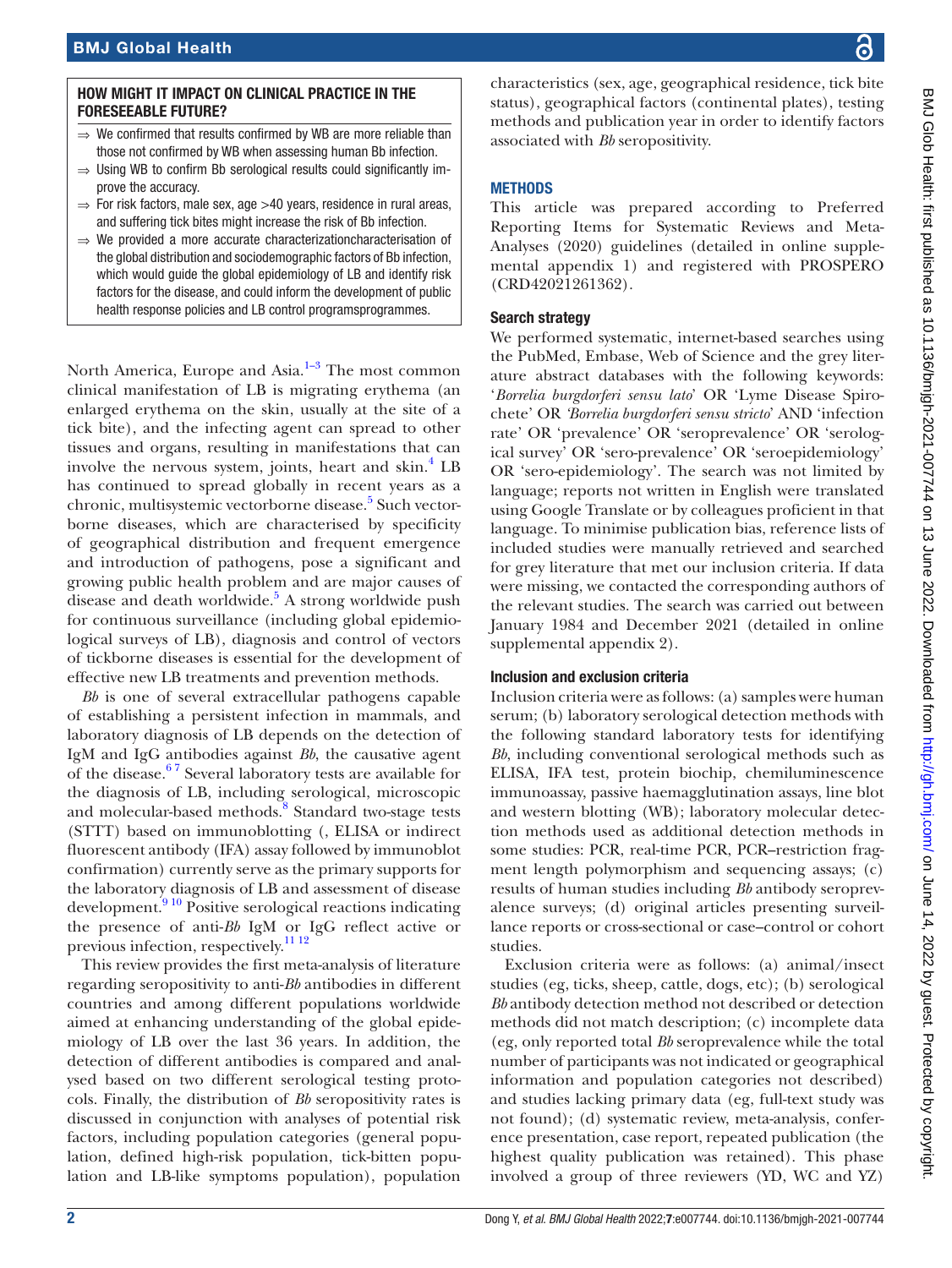who independently catalogued all reports using the set criteria. Outcome of this initial categorisation was then crosschecked by a different reviewer within this group to ensure its accuracy with a 90% level of agreement (detailed in [online supplemental appendix 3](https://dx.doi.org/10.1136/bmjgh-2021-007744)).

### Data screening and extraction

Data extraction was assessed independently, with conflicts of opinion and uncertainties discussed and resolved by consensus with third-party reviewers (YD, JC and GZ). Data were extracted from each included study and entered into a database. Data pertaining to the first author, publication year period, country, area of residence, serological screening test used, population categories, sex, age, sample size, tick bite, and number of seropositive results, type of antibody and other relevant information were extracted.

# Risk of bias

Full-text papers were obtained for all identified potential reports for detailed risk of bias assessment (by YD, JK and WC), and assessment inconsistencies were discussed and disagreements resolved by consensus. Data quality scores were rated with the Cochrane Collaboration-endorsed Newcastle-Ottawa Quality Assessment Scale, which was specifically designed to assess aspects of populationbased studies of prevalence. $^{13}$  <sup>14</sup> The assessment was based on three main criteria relating to (a) selection bias, (b) confounding, and (c) outcome measurement bias. The checklist included seven items, each option as 'a', 'b', 'c' or 'd'. The assessment options correspond to a 'star system' that allows us to rate the overall quality (low, moderate or high) after assessing the risk of bias in the three main criteria. Option scoring '\*\*' received 20% scores; option scoring '\*' received 10% scores; others received 0 point. Thus, final scores for each study could range from 0% to 100%: studies with a score of 0%–49% were defined as low quality; those with a score of 50%–69% were considered moderate quality; and those with a score of 70%–100% were deemed high quality. Studies with a score of  $\geq 50\%$  were included in the final analysis (detailed in [online supplemental appendix 4](https://dx.doi.org/10.1136/bmjgh-2021-007744)).

# Data synthesis and analysis

A meta-analysis was conducted using the 'meta' package in R (V.4.0.5) to estimate *Bb* seroprevalence. A random effects model was used to calculate the reported pooled seroprevalence. An  $I^2$  value of more than  $50\%$  was considered to indicate significant heterogeneity, and more than 75% was considered to indicate high heterogeneity. The global seropositivity rate was calculated, as this was the objective of the study. For each reported seroprevalence, an exact binomial 95% CI was calculated. Significant differences in estimated seroprevalence between pairs of risk factors for *Bb* seroprevalence were evaluated based on 95% CIs. Differences were considered statistically significant if the 95% CIs did not overlap.

Overall, heterogeneity among studies was assessed using the  $I^2$  test, and seroprevalence estimates were stratified by population category (general, high-risk, tick-bitten, LB-like symptoms) and other potential risk factors (sex, age, years of publication, continent, country, tick bites, residence, serological screening test used), as these variables were considered a priori potential predictors of *Bb* seroprevalence.<sup>[15](#page-9-8)</sup> The effect of heterogeneity on seroprevalence estimates was examined by subgroup and meta-regression analyses. Reported pooled ORs and 95% CIs were calculated from raw data of the included studies using the random effects model, and reported subgroup pooled ORs were generated for different risk factors. Logit transformation, arcsine transformation and Freeman-Tukey methods (different methods used for proportion meta-analyses) were compared via sensitivity analysis. Publication bias was detected using Egger's test and funnel plots.

#### Patient and public involvement

Patient and public involvement statement is not applicable in this paper since the patients or the public were not involved in either the design, conduct, reporting or dissemination plans of our research.

#### **RESULTS**

#### Search results and eligible studies

We retrieved 4196 studies from three databases (the PubMed, Embase and Web of Science abstract databases) and grey literatures. A total of 89 observational studies (cross-sectional, cohort, case–control studies) that met inclusion requirements were included after fulltext review (online supplemental appendix  $5$ ).<sup>16–104</sup> The studies involved 158287 participants, and the reported estimated *Bb* seroprevalence was 14.5% (95% CI 12.8% to 16.3%). Details regarding article screening procedures and reasons for exclusion are summarised in [figure](#page-3-0) 1. According to the Newcastle-Ottawa Quality Assessment Scale, the 89 studies were graded as moderate to high quality. [Online supplemental appendix 6](https://dx.doi.org/10.1136/bmjgh-2021-007744) presents the details of the risk of bias assessment.

#### Meta-analysis of global *Bb* seroprevalence

The reported pooled seroprevalence was 14.5% (95% CI 12.8% to 16.3%) according to the random effects model [\(online supplemental appendix 7](https://dx.doi.org/10.1136/bmjgh-2021-007744)). Of the 89 studies, 31 lacked WB confirmation of serological testing, and 58 had WB confirmation, with reported pooled *Bb* seropositivity rates of 16.3% (95% CI 13.8% to 18.9%) and 11.6% (95% CI 9.5% to 14.0%), respectively [\(online supple](https://dx.doi.org/10.1136/bmjgh-2021-007744)[mental appendix 8\)](https://dx.doi.org/10.1136/bmjgh-2021-007744).

Forty of the included studies were unique, in that they documented the results of serological testing techniques with/without WB confirmation in the same cohort, thus allowing a better comparison of the two methods for determining *Bb* seropositivity. The reported pooled *Bb* seropositivity was 17.5% (95% CI 14.2% to 21.0%) without WB confirmation and 9.8% (95% CI 7.5% to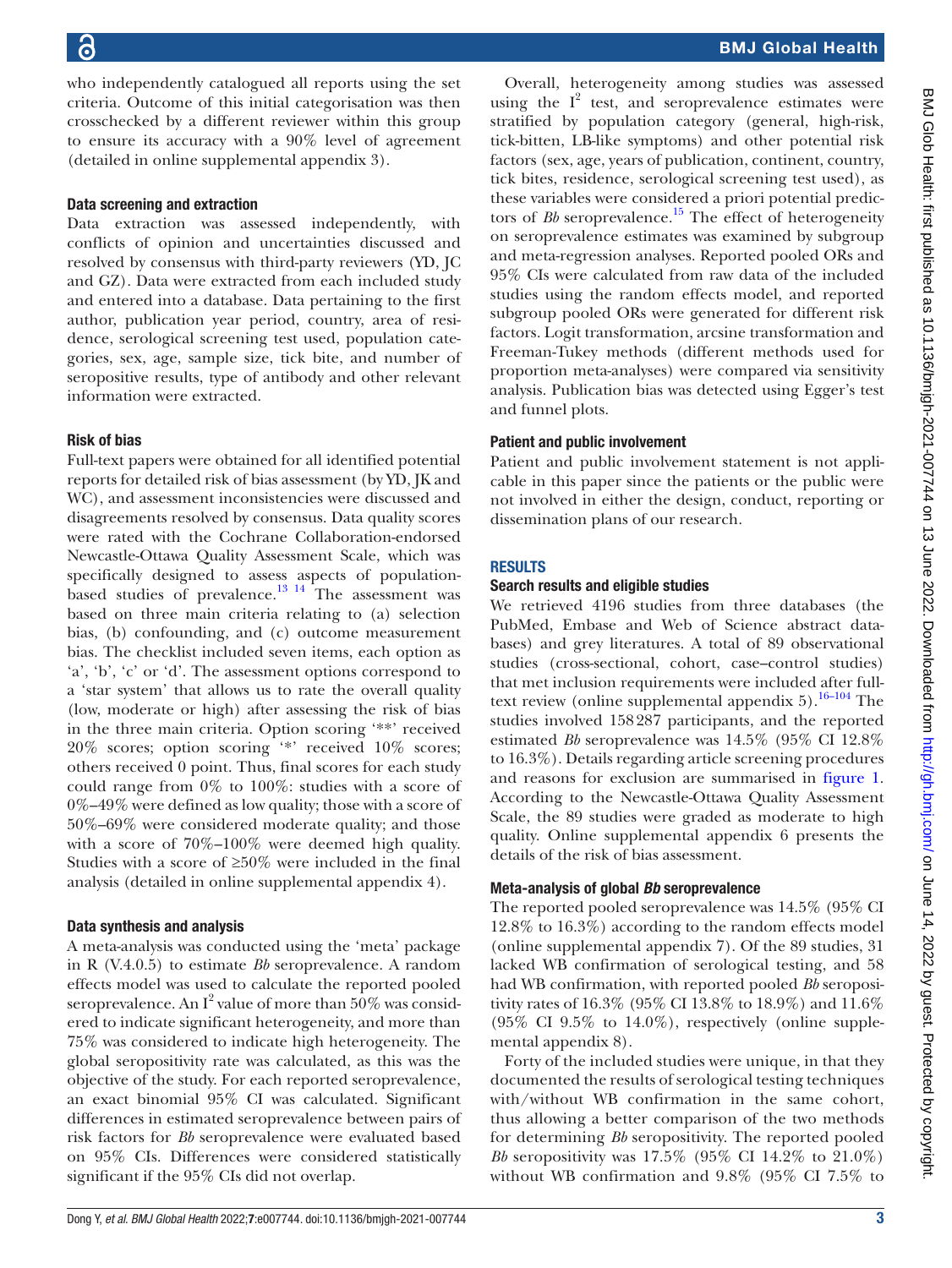

Records identified through

Records identified through

<span id="page-3-0"></span>Figure 1 Preferred Reporting Items for Systematic Reviews and Meta-Analyses (PRISMA) flow diagram of search strategy for selecting eligible studies. conf WB, confirmatory western blotting.

12.3%) with WB confirmation ([online supplemental](https://dx.doi.org/10.1136/bmjgh-2021-007744)  [appendix 9\)](https://dx.doi.org/10.1136/bmjgh-2021-007744). The two methods were also compared after eliminating confounding risk factors such as sex, age, specified antibody type (IgM/IgG/IgM+IgG), publication year period, tick bite history, population category and residence region (rural/urban) ([table](#page-4-0) 1, [figure](#page-5-0) 2). Our results suggested that using only one-step methods such as ELISA/IFA to determine *Bb* seropositivity has limitations and that serological testing for *Bb* seropositivity with WB confirmation is more reliable. These results further support the use of standard two-stage testing (STTT, ELISA or IFA assay followed by WB confirmation) as a more reliable means of supporting the laboratory diagnosis of LB and assessing its development.

Based on the above results, the 58 studies that used WB confirmation to determine *Bb* seropositivity were used to analyse factors predictive of *Bb* infection, as our data showed *Bb* seropositivity results were more reliable with WB confirmation. Therefore, a subgroup analysis of the data from the 58 studies was conducted to survey possible predictors for *Bb* infection. The 58 selected articles were published between 1999 and 2021 and conducted in 28 countries from the Americas (5), Europe (17), Asia (4), Australia (1) and the Caribbean region (1).

#### Subgroup analysis

A subgroup analysis was performed according to possible predictors of LB. By gender, the reported pooled *Bb* seropositivity rates were 5.3% (95% CI 3.2% to 8.0%) for females and 7.8% (95% CI 4.6% to 11.9%) for males. By age, the reported pooled *Bb* seropositivity rates were 7.1% (95% CI 5.1% to 9.5%) for those 0–39 years of age, 10.1% (95% CI 4.6% to 17.6%) for those 40–49 years of age and 12.6% (95% CI 8.0% to 18.1%) for those  $\geq 50$ years of age. By place of residence, the reported pooled *Bb* seropositivity rates were 8.4% (95% CI 5.0% to 12.6%) for rural populations and  $5.4\%$  (95% CI 3.2% to  $8.1\%$ ) for urban populations. According to tick bite history, the reported pooled *Bb* seropositivity rates were 18.8% (95% CI 10.1% to 29.4%) for the tick-bitten population and 10.5% (95% CI 2.1% to 24.3%) for those not tick bitten. For the four population categories, the reported pooled *Bb* seropositivity rate in the general population was 5.7% (95% CI 4.3% to 7.3%), which was significantly lower than the reported pooled *Bb* seropositivity rate of 14.7% (95% CI 9.9% to 20.2%) for the high-risk population, 18.8% (95% CI 10.1% to 29.4%) for the tick-bitten population and 21.3% (95% CI 14.1% to 29.4%) for the LB-like symptoms population. Two time periods (2001–2010 and 2011–2021) were examined to analyse the *Bb* prevalence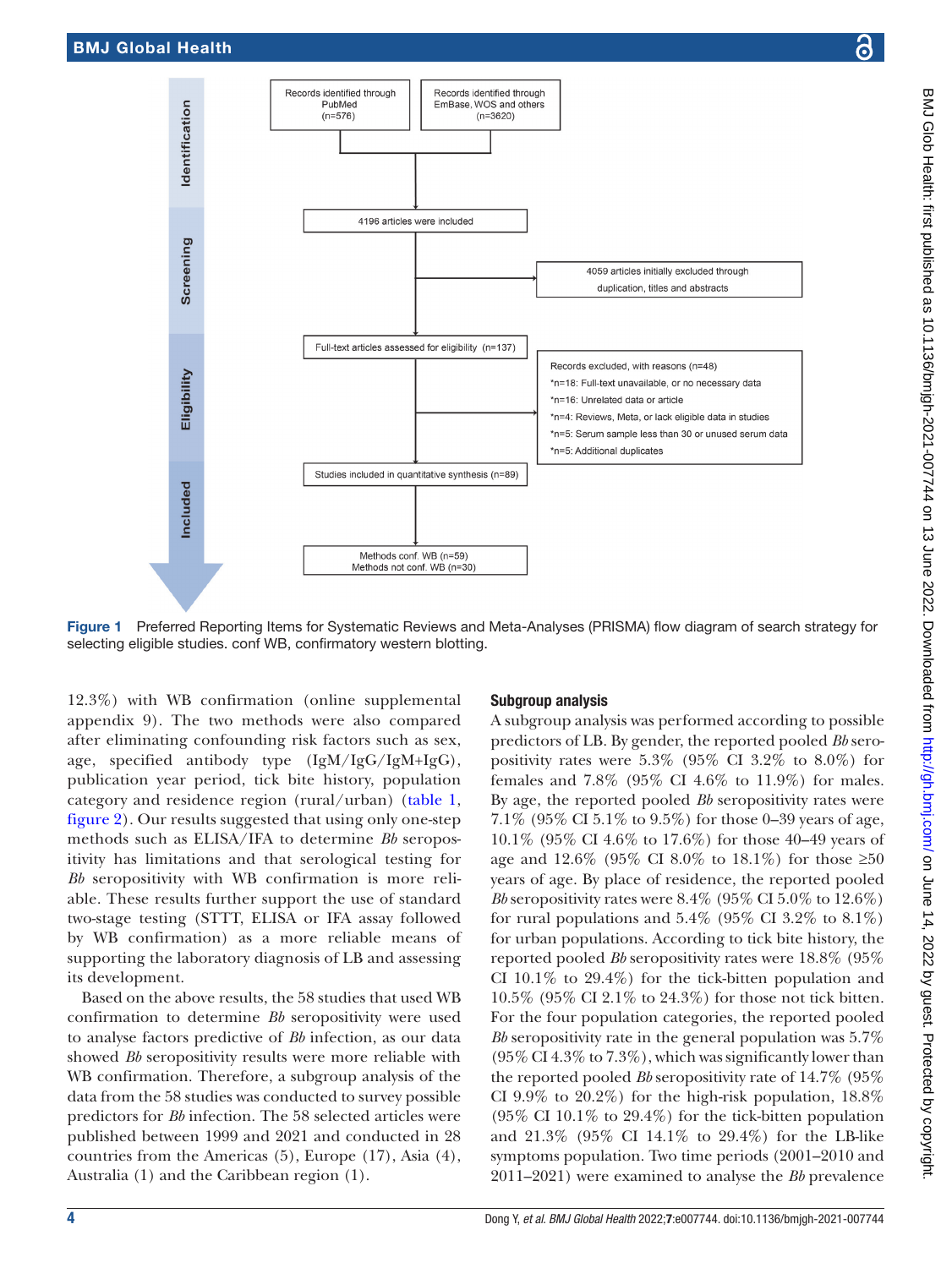|                       | WB and methods not confirmed by WB after eliminating confounding risk factors |                                       |                             |          |                           |
|-----------------------|-------------------------------------------------------------------------------|---------------------------------------|-----------------------------|----------|---------------------------|
|                       |                                                                               |                                       | Random effects model        |          |                           |
|                       | <b>Methods conf WB</b>                                                        | Methods not conf WB OR (95% CI)       |                             | P value  | <b>Cohort</b>             |
| Overall               | 9.8% (7.5%; 12.3%)                                                            | 17.5% (14.2%; 21.1%) 1.9 (1.6 to 2.2) |                             | < 0.0001 | 38                        |
| Sex                   |                                                                               |                                       |                             |          |                           |
| Female                | 5.1% (3.5%; 7.1%)                                                             | 10.4% (7.1%; 14.2%)                   | 1.7 (1.3 to 2.2)            | 0.0002   | 14                        |
| Male                  | 5.4% (2.6%; 9.2%)                                                             | 11.1% (5.1%; 18.9%)                   | 1.8 (1.2 to 2.8)            | 0.0055   | $\overline{7}$            |
| Age (years)           |                                                                               |                                       |                             |          |                           |
| $<$ 40 $\,$           | 8.1% (3.7%; 14.0%)                                                            | 15.9% (8.2%; 25.6%)                   | 1.6 (1.2 to 2.19)           | 0.0030   | 6                         |
| $40 - 49$             | 6.2% (0.0%; 26.4%)                                                            | 18.0% (2.6%; 43.1%)                   | 2.4 (1.6 to 3.6)            | < 0.0001 | $\overline{c}$            |
| $\geq 50$             | 8.8% (1.2%; 22.6%)                                                            | 18.0% (7.2%; 32.4%)                   | 1.9 $(1.4 \text{ to } 2.4)$ | < 0.0001 | 6                         |
| Residence             |                                                                               |                                       |                             |          |                           |
| Rural                 | 9.5% (3.6%; 17.7%)                                                            | 13.4% (3.1%; 29.3%)                   | 1.4 $(1.1$ to 1.9)          | 0.0082   | $\ensuremath{\mathsf{3}}$ |
| Urban                 | 5.3% (1.0%; 12.8%)                                                            | 8.9% (0.8%; 24.6%)                    | 1.5 $(1.0 to 2.2)$          | 0.0451   | 3                         |
| <b>Tick bites</b>     |                                                                               |                                       |                             |          |                           |
| Not suffering         | 3.2% (0.8%; 6.9%)                                                             | 14.3% (8.7%; 20.9%)                   | 4.5 (1.6 to 12.9)           | 0.0052   | 1                         |
| Suffering             | 16.2% (4.6%; 33.1%)                                                           | 38.0% (2.7%; 67.5%)                   | $2.4$ (1.1 to 5.0)          | 0.0215   | $\overline{4}$            |
| Different continents  |                                                                               |                                       |                             |          |                           |
| Europe                | 10.3% (7.5%; 14.1%)                                                           | 17.2% (11.7%; 23.8%) 1.7 (1.5 to 1.9) |                             | < 0.0001 | 12                        |
| America               | 4.1% (0.7%; 10.1%)                                                            | 10.6% (6.7%; 15.4%)                   | 3.8 (1.9 to 7.6)            | 0.0001   | 6                         |
| Asia                  | 6.6% (3.3%; 10.9%)                                                            | 13.8% (8.2%; 20.6%)                   | $2.3$ (1.7 to 3.1)          | < 0.0001 | 10                        |
| Different populations |                                                                               |                                       |                             |          |                           |
| General               | 5.3% (3.7%; 7.3%)                                                             | 9.7% (7.5%; 12.1%)                    | $1.9(1.5 \text{ to } 2.3)$  | < 0.001  | 22                        |
| High risk             | 10.9% (6.6%; 16.2%)                                                           | 22.0% (16.1%; 28.7%) 1.5 (1.3 to 1.7) |                             | < 0.001  | 12                        |
| Tick bitten           | 16.2% (4.6%; 33.1%)                                                           | 38.0% (12.7%; 67.5%) 2.4 (1.1 to 5.0) |                             | 0.0215   | $\overline{4}$            |
| LB-like<br>symptoms   | 18.9% (10.7%; 28.7%)                                                          | 26.5% (14.6%; 40.6%) 1.4 (1.1 to 1.8) |                             | 0.007    | 6                         |
| Antibodies            |                                                                               |                                       |                             |          |                           |
| lgG                   | 7.8% (4.8%; 11.4%)                                                            | 12.8% (7.8%; 18.9%)                   | 1.7 (1.4 to 2.0)            | < 0.001  | 12                        |
| <b>IgM</b>            | 4.2% (2.7%; 5.9%)                                                             | 12.2% (9.2%; 15.4%)                   | $3.1$ (2.1 to 4.4)          | < 0.001  | 12                        |
| $lgG+lgM$             | $0.2\%$ (0.0%; 0.7%)                                                          | 2.2% (0.4%; 5.4%)                     | 4.8 (2.0 to 11.5)           | < 0.001  | 3                         |
| Two time periods      |                                                                               |                                       |                             |          |                           |
| 2001-2010             | 7.1% (3.6%; 11.6%)                                                            | 14.3% (11.2%; 17.7%) 2.5 (1.4 to 4.4) |                             | 0.0017   | 9                         |
| 2011-2021             | 10.1% (7.3%; 13.4%)                                                           | 17.9% (13.8%; 22.4%) 1.9 (1.6 to 2.3) |                             | < 0.001  | 26                        |
|                       |                                                                               |                                       |                             |          |                           |

<span id="page-4-0"></span>Table 1 Meta-regression analysis of *Borrelia burgdorferi sensu lato* seroprevalence determined using methods confirmed by WB and methods not confirmed by WB after eliminating confounding risk factors

Methods conf WB group was considered the reference group when conducting meta-regression analysis. LB, Lyme borreliosis; WB, western blotting.

trend over time. The *Bb* prevalence after 2011 was higher than that before, with the *Bb* seropositivity rate increasing from 8.1% (95% CI 5.7% to 10.8%) to 12.2% (95% CI 9.6% to 15.0%) ([table](#page-6-0) 2). Depending on the continental plate, the reported pooled *Bb* seropositivity rates for the Americas, Europe, the Caribbean, Asia and Oceania (only Australia reported) were 9.4% (95% CI 3.5% to 17.7%), 13.5% (95% CI 10.9% to 16.3%), 2.0% (95% CI 0.6% to 4.1%), 7.4% (95% CI 3.7% to 12.2%) and 4.1% (95% CI 0.0% to  $14.1\%$ ), respectively ([table](#page-7-0) 3). Forest plots of pooled *Bb* prevalence stratified by subgroup are shown in [online supplemental appendices 10–23.](https://dx.doi.org/10.1136/bmjgh-2021-007744) The

compositions of the four population cohorts in each region are summarised in [figure](#page-8-0) 3. The reported pooled seropositivity rate is summarised by cohort according to region and population group in [figure](#page-8-1) 4.

#### Sensitivity analyses

Sensitivity analyses involved omitting each study in turn and comparing the reported pooled *Bb* seropositivity rate using an inverse sine transformation. After omitting each study in turn, the reported pooled seropositivity rate of the remaining studies was approximately 12%, indicating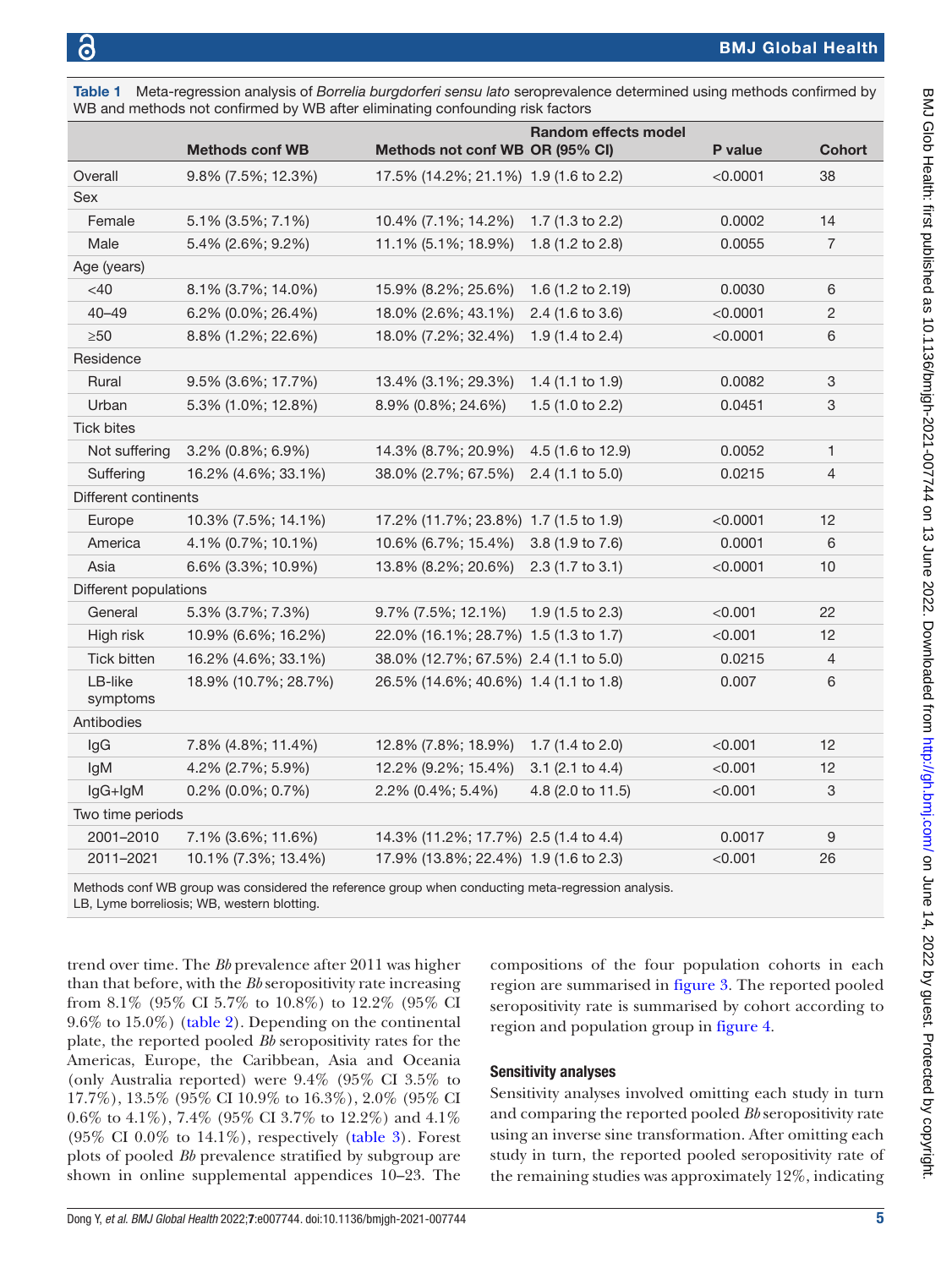#### Seroprevalence (%) 18 16  $\prod$  IgG(+)  $14$ 12.8%  $12.2%$  $\Box$  IgM(+)  $12$ Both  $\lg G(+)$  and  $\lg M(+)$  $10$  $7.8%$ 8 6  $4.2%$  $\overline{A}$  $2.2%$  $\overline{\mathbf{c}}$  $\Omega$  $0.2%$ Methods not conf. WB Methods conf. WB

<span id="page-5-0"></span>Figure 2 Prevalence of specific anti-IgG and anti-IgG antibodies against *Borrelia burgdorferi sensu lato* among extracted studies that reported seropositivity confirmed by western blotting (WB) relative to seropositivity not confirmed by WB.

that the meta-analysis results were robust and reliable ([online supplemental appendix 24](https://dx.doi.org/10.1136/bmjgh-2021-007744)).

#### Meta-regression

To assess potential sources of heterogeneity, a random effects model meta-regression analysis was conducted, which revealed significant heterogeneity with pooled analyses ([online supplemental appendix 25](https://dx.doi.org/10.1136/bmjgh-2021-007744))  $(I^2=0.99;$ p<0.001).

#### Publication bias

The Egger's test and a funnel plot were constructed to assess publication bias. According to the Egger's test, the p value was 0.04, and the funnel plot was clearly asymmetric; thus, the review had some publication bias ([figure](#page-8-2) 5).

#### **DISCUSSION**

*Bb* is a zoonotic tickborne spirochete and pathogen of LB.<sup>105</sup> Since its identification in 1975, LB has become the most common tickborne zoonotic disease world-wide.<sup>[106 107](#page-11-1)</sup> The incidence and distribution of LB have increased over the last four decades.<sup>[108](#page-11-2)</sup> Therefore, there is a need for preventive measures, which necessitates understanding the dynamics of tickborne disease transmission and the lack of effective disease prevention strategies to reduce the risk of contracting the disease.<sup>109</sup> This is the most comprehensive and up-to-date systematic review of the worldwide seroprevalence of *Bb*. We estimated a reported global seroprevalence of 14.5% (95% CI 12.8% to 16.3%) and confirmed wide variation in *Bb* prevalence between regions and countries, with the reported prevalence highest in Central Europe (20.7%), followed by Eastern Asia (15.9%), Western Europe (13.5%) and Eastern Europe (10.4%). In contrast, the reported prevalence was lowest in the Caribbean (2.0%), Southern Asia (3.0%) and Oceania (5.3%).

The global seroprevalence rates assessed in our metaanalysis should be considered preliminary estimates because of the large heterogeneity of the included studies. After stratification by potentially important predictors (eg, population category, continental distribution, detection test), heterogeneity across populations, continents and detection methods remained high. No specific sources of heterogeneity were identified by various means (subgroup, sensitivity or meta-regression analyses). The high heterogeneity after specified stratification suggests that (1) heterogeneity could be due to the limited data, indicating that more data are needed to address heterogeneity and obtain more globally representative estimates of *Bb* prevalence; or (2) heterogeneity could be due to other possible sources: differences in study design, inclusion/exclusion criteria, population size, recruitment/sampling methods, test kits.

Furthermore, the publication bias of the included studies should not be overlooked. First, in areas where LB is endemic, clinicians routinely use the *Bb* antibody test and are therefore more likely to report higher seropositivity rates relative to LB-non-endemic areas; thus, the reported seropositivity rate in the general population may be overestimated and non-representative of the global population. Second, whether the study's sample size was representative of the region's total population and whether small samples were used for estimation could have impacts that cannot be ignored. The funnel plot and Egger's test results showed some publication bias in this review, so the global seroprevalence that we assessed should be considered a preliminary estimate. The population was therefore divided into four subpopulations (general, high-risk, tick-bitten and LB-like symptoms populations), and each analysed separately.

Jointly improving and standardising testing methods is of great value in providing accurate epidemiological data on LB and identifying potential risk factors for LB. The possibility of false-positive cross-reactivity with pathogens of other infectious diseases (eg, Epstein-Barr virus) in one-step tests such as ELISA has been reported.[9 110](#page-9-5) The reported pooled prevalence rate in this study was based primarily on WB-confirmed results due to concerns over results comparability and reliability. This conclusion was based on our results after comparing the seroprevalence of WB-confirmed and non-WB-confirmed results; the seropositivity rate with WB confirmation, which exhibited high consistency after excluding confounding factors, was more reliable than that without WB confirmation. These results suggest that WB confirmation could reduce false positivity to some degree and improve specificity. However, WB confirmation has limitations, such as low sensitivity of serological assays in the early stages of *Bb* infection,<sup>[111](#page-11-4)</sup> the subjectivity and complexity of the techniques associated with secondary immunoblotting and high rela-tive expense.<sup>[112](#page-11-5)</sup> Other improved secondary serological assays (eg, whole-cell ultrasound enzyme immuno- $\frac{1}{2}$  (ex),  $\frac{1}{2}$  and  $\frac{1}{2}$  and molecular diagnostics (eg,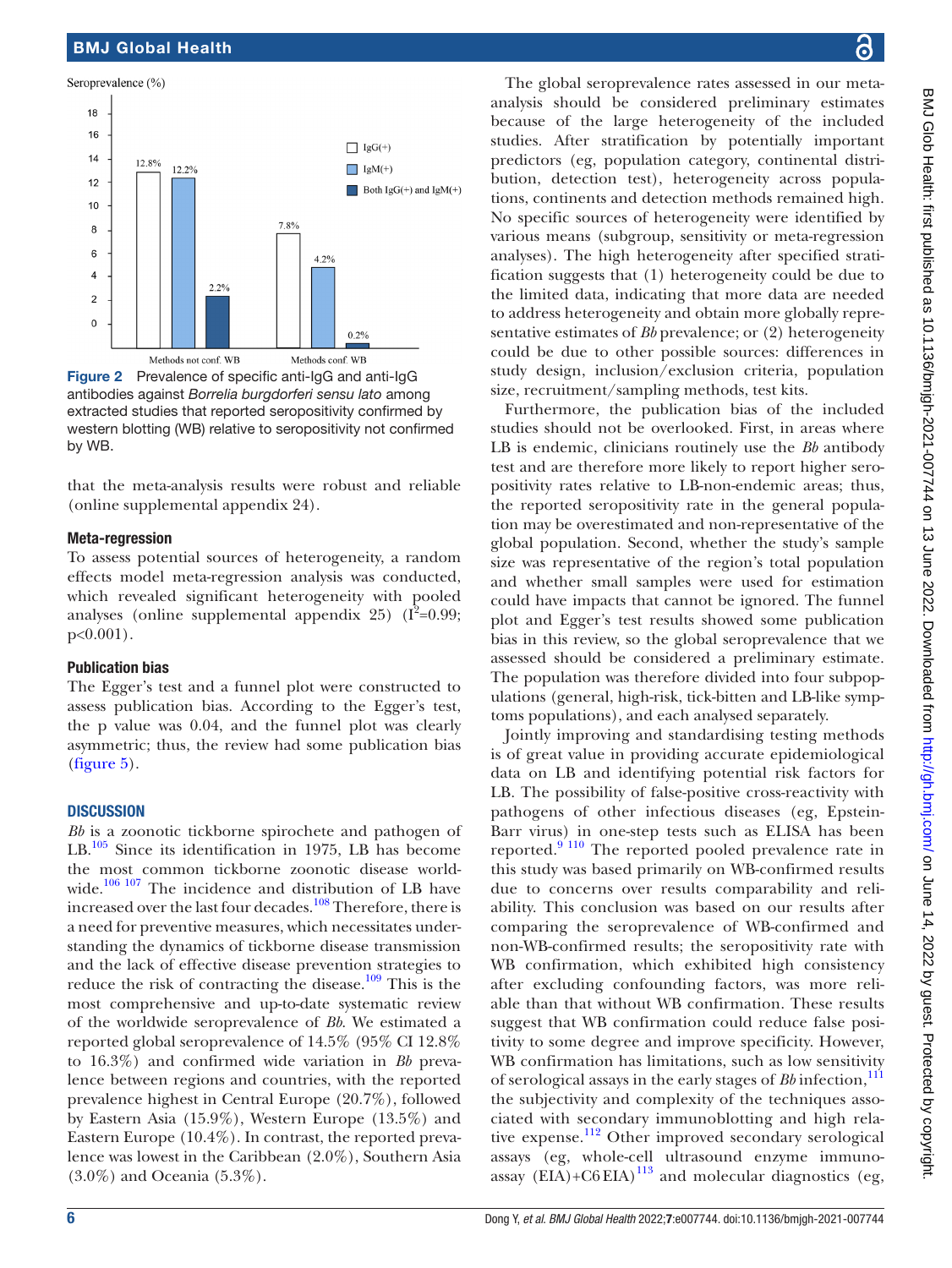<span id="page-6-0"></span>

| Table 2              |                | 58 included studies determining Bb seroprevalence confirmed by WB | Meta-regression analysis of the potential risk factors associated with Borrelia burgdorferi sensu lato (Bb) infection in |                       |        |
|----------------------|----------------|-------------------------------------------------------------------|--------------------------------------------------------------------------------------------------------------------------|-----------------------|--------|
| <b>Risk factor</b>   |                | Cohort Seroprevalence (95% CI) OR (95% CI)                        | <b>Random effects model</b>                                                                                              | <b>P</b> value Cohort |        |
| Overall              | 58             | 11.5% (9.4% to 13.8%)                                             |                                                                                                                          |                       |        |
| <b>Sex</b>           |                |                                                                   |                                                                                                                          |                       |        |
| Female               | 20             | 5.5% (3.2% to 8.0%)                                               | Reference                                                                                                                |                       | 18     |
| Male                 | 20             | 7.8% (4.6% to 11.9%)                                              | 1.4 $(1.2 \text{ to } 1.9)$                                                                                              | 0.001                 | 18     |
| Age (years)          |                |                                                                   |                                                                                                                          |                       |        |
| $<$ 40               | 18             | 7.1% (5.1% to 9.5%)                                               | Reference                                                                                                                |                       | 9      |
| $40 - 49$            | 5              | 10.1% (4.6% to 17.6%)                                             | 1.3 $(1.0 to 1.6)$                                                                                                       | 0.049                 | 5      |
| $\sim$ $\Gamma \cap$ | $\overline{A}$ | $10.001$ (0.00) $1 - 10.10$                                       | $0.04$ $F + 0.7$                                                                                                         | 0.004                 | $\sim$ |

| Sex                                         |                  |                        |                    |         |                |
|---------------------------------------------|------------------|------------------------|--------------------|---------|----------------|
| Female                                      | 20               | 5.5% (3.2% to 8.0%)    | Reference          |         | 18             |
| Male                                        | 20               | 7.8% (4.6% to 11.9%)   | 1.4 (1.2 to 1.9)   | 0.001   | 18             |
| Age (years)                                 |                  |                        |                    |         |                |
| <40                                         | 18               | 7.1% (5.1% to 9.5%)    | Reference          |         | 9              |
| $40 - 49$                                   | 5                | 10.1% (4.6% to 17.6%)  | 1.3 (1.0 to 1.6)   | 0.049   | 5              |
| $\geq 50$                                   | 14               | 12.6% (8.0% to 18.1%)  | $2.0$ (1.5 to 2.7) | < 0.001 | 9              |
| Residence                                   |                  |                        |                    |         |                |
| Rural                                       | 9                | 8.4% (5.0% to 12.6%)   | Reference          |         | 8              |
| Urban                                       | $\boldsymbol{9}$ | 5.4% (3.2% to 8.1%)    | 0.7 (0.6 to 0.9)   | 0.002   | 8              |
| <b>Tick bites</b>                           |                  |                        |                    |         |                |
| Not suffering                               | 10               | 10.5% (2.1% to 24.3%)  | Reference          |         | 5              |
| Suffering                                   | 5                | 18.8% (10.1% to 29.4%) | 1.8 (1.0 to 3.2)   | 0.036   | 5              |
| Different continents                        |                  |                        |                    |         |                |
| Europe                                      | 35               | 14.0% (11.2% to 17.0%) |                    |         |                |
| America                                     | 10               | 9.4% (3.5% to 17.7%)   |                    |         |                |
| Asia                                        | 10               | 7.4% (3.7% to 12.2%)   |                    |         |                |
| Caribbean                                   | $\mathbf{1}$     | 2.0% (0.6% to 4.1%)    |                    |         |                |
| Different populations                       |                  |                        |                    |         |                |
| General                                     | 35               | 5.7% (4.3% to 7.3%)    | Reference          |         | 8              |
| High risk                                   | 22               | 14.7% (9.9% to 20.2%)  | 1.6 (1.3 to 2.2)   | < 0.001 | $\overline{7}$ |
| <b>Tick bitten</b>                          | 10               | 18.8% (10.1% to 29.4%) | 2.5 (1.7 to 3.8)   | < 0.001 | 2              |
| LB-like symptoms                            | 13               | 21.3% (14.1% to 29.4%) | 5.8 (2.7 to 13.6)  | < 0.001 | 2              |
| <b>Methods</b>                              |                  |                        |                    |         |                |
| Methods not conf WB                         | 41               | 16.3% (13.8% to 18.9%) | Reference          |         | 36             |
| Methods conf WB                             | 40               | 11.6% (9.5% to 14.0%)  | $0.6$ (0.6 to 0.7) | < 0.001 | 36             |
| Two time periods                            |                  |                        |                    |         |                |
| 2001-2010                                   | 12               | 8.1% (5.7% to 10.8%)   |                    |         |                |
| 2011-2021                                   | 45               | 12.2% (9.6% to 15.0%)  |                    |         |                |
| LB, Lyme borreliosis; WB, western blotting. |                  |                        |                    |         |                |

next-generation sequencing)<sup>113</sup> are developing rapidly, which could improve LB diagnosis.

To identify potential risk factors associated with anti-*Bb* antibody positivity, we conducted meta-regression analyses according to reported demographic characteristics for the 58 studies confirmed by WB. Our limited results showed that the prevalence of people who suffered tick bites was higher than that of those not suffering from tick bites. The high-risk population was defined in terms of occupation (farmers, skilled and unskilled workers, police officers, soldiers, housewives and retirees), $\frac{15}{15}$  and the specificity of these occupations has greatly increased the exposure to ticks and intermediate host animals (eg, dogs, sheep) related to LB. The general, high-risk, tick

bite and LB-like symptoms populations showed a progressive increase in seropositivity over time. Numerous investigations have shown that the prevalence of tickborne diseases has doubled in the last 12 years.<sup>114</sup> Our results indicate that the prevalence of *Bb* in 2010–2021 was higher than that in 2001–2010. LB is the most prominent tickborne disease, and tick populations (carriers of microbial pathogens second only to mosquitoes) have expanded globally and geographically in recent years, thereby greatly increasing the risk of human exposure to ticks.<sup>115</sup> This may be related to ecological changes and anthropogenic factors, such as longer summers and warmer winters, changes in precipitation during dry months, animal migration, fragmentation of arable land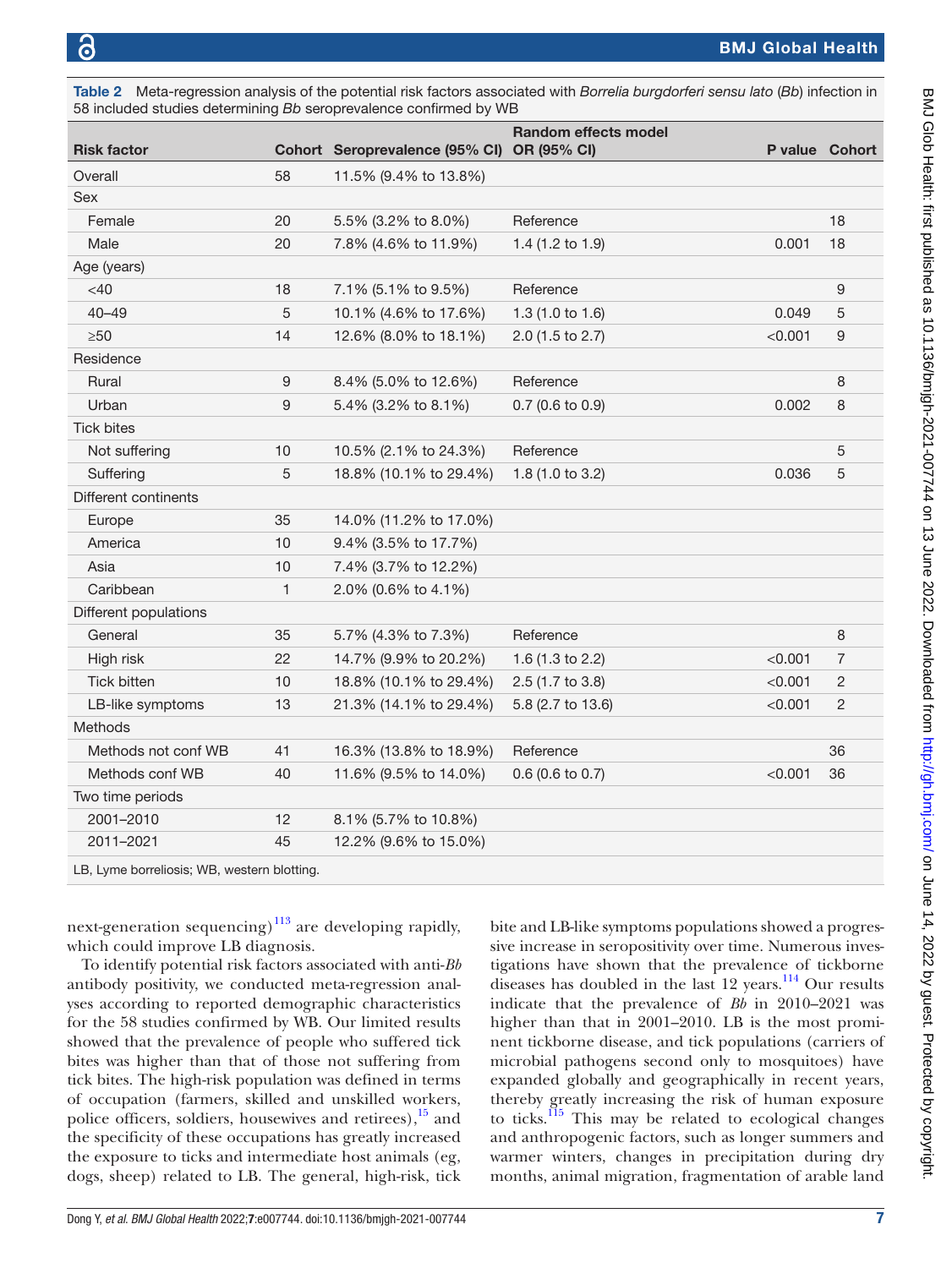BMJ Glob Health: first published as 10.1136/bmigh-2021-007744 on 13 June 2022. Downloaded from http://gh.bmj.com/ on June 14, 2022 by guest. Protected by copyright. BMJ Glob Health: first published as 10.1136/bmjgh-2021-00*774*4 on 13 June 2022. Downloaded from <http://gh.bmj.com/> on June 14, 2022 by guest. Protected by copyright

<span id="page-7-0"></span>

|                       |                             |                              | Table 3 Pange of Borrelia burgdorferi sensu lato (Bb) seroprevalence in five populations from different continents |                              |                       |
|-----------------------|-----------------------------|------------------------------|--------------------------------------------------------------------------------------------------------------------|------------------------------|-----------------------|
| Continent             | General population          | k population<br>High-risl    | Tick-bitten population                                                                                             | LB-like symptoms population  | ₹                     |
| America               |                             |                              |                                                                                                                    |                              |                       |
| North America         | $1.2\%$ (0.0%-5.4%)         | $.6\% - 60.8\%$<br>27.8% (4  | $30.4\%$ (0.9%-77.2%)                                                                                              | 14.2% (12.4%–16.2%)          | $9.4\%$ (2.6%-19.8%)  |
| South America         | I                           | $.9\% - 8.5\%$<br>4.6% (1    | I                                                                                                                  | 12.2% (1.8%-29.9%)           | $8.7\%$ (3.2%-16.6%)  |
| Europe                |                             |                              |                                                                                                                    |                              |                       |
| Southern Europe       | 4.4% (2.1%-6.8%)            | $.4\% - 16.9\%$<br>12.3% (6  | ı                                                                                                                  | ı                            | $11.1\%$ (5.2%-18.8%) |
| Western Europe        | 7.5% (5.2%-10.1%)           | $.7\% - 32.7\%$<br>13.1% (1  | 23.2% (6.1%-46.9%)                                                                                                 | 47.9% (34.3%-61.6%)          | 13.5% (9.5%-18.0%)    |
| Northern Europe       | 8.6% (5.3%-12.6%)           | $.6\% - 11.1\%$<br>$9.3%$ (7 | $3.2\%$ (1.6%-5.4%)                                                                                                | 14.3% (5.5%-26.3%)           | $7.6%$ (4.3%-11.7%)   |
| Eastern Europe        | 4.8% (3.4%-6.5%)            | $\overline{1}$               | 10.7% (7.8%-13.9%)                                                                                                 | $35.5\%$ $(27.3\% - 44.1\%)$ | 10.4% (5.3%-16.9%)    |
| Central Europe        | $10.9\%$ $(8.8\% - 13.2\%)$ | 35.7% (23.0%-49.4%)          | $5.5\%$ (2.2%-10.1%)                                                                                               | 11.2% (6.6%-16.8%)           | 20.7% (13.8%-28.6%)   |
| Asia                  |                             |                              |                                                                                                                    |                              |                       |
| Eastern Asia          | I                           | 22.5% (14.1%-32.2%)          | 71.4% (46.0%-91.2%)                                                                                                | $11.1\%$ $(7.5\% - 15.7\%)$  | 15.9% (6.6%-28.3%)    |
| Southern Asia         | I                           | $.6% -4.7%$<br>$3.0%$ (1     |                                                                                                                    | ī                            | $3.0\%$ (1.6%-4.7%)   |
| Western Asia          | 5.2% (1.5%-10.9%)           | $.6\% - 18.2\%$<br>7.8% (1   | 17.1% (9.5%-26.3%)                                                                                                 | ı                            | $6.3\%$ (2.3%-12.2%)  |
| Caribbean             | I                           | $6% -4.1%$<br>2.0% (0        | I                                                                                                                  | I                            | $2.0\%$ (0.6%-4.1%)   |
| Oceania               | $0.0\%$ (0.0%-21.5%)        | $\overline{\phantom{a}}$     | I                                                                                                                  | I                            | 4.1% (0.4%-15.4%)     |
| ₹                     | $5.7\%$ (4.3%-7.3%)         | 14.7% (9.7%-19.5%)           | 18.8% (10.1%-29.4%)                                                                                                | 21.3% (14.1%-29.4%)          | $11.3\%$ (9.2%-13.6%) |
| LB, Lyme borreliosis. |                             |                              |                                                                                                                    |                              |                       |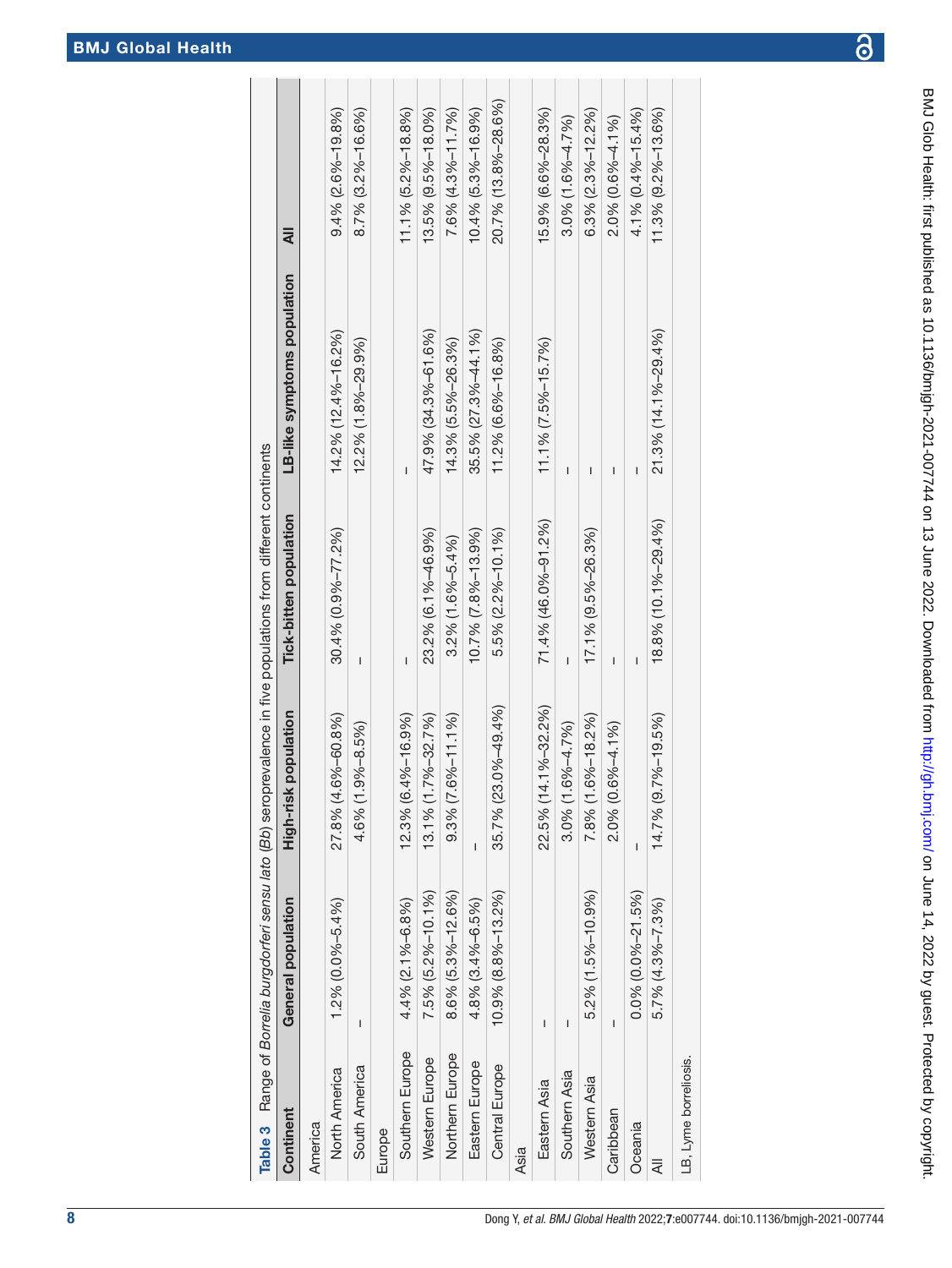



Õ

<span id="page-8-0"></span>Figure 3 Distribution of included samples by population category and WHO region. AMR, Region of the Americas; AR, Asian Region; EUR, European Region; LB, Lyme borreliosis.

and forest cover due to human activities and the prevalence of outdoor activities (eg, more time spent in public green spaces and increasingly frequent pet contact).<sup>116 117</sup>

In addition, our limited results regarding gender showed that the higher seropositivity rate in men relative to women was closely associated with the greater likelihood of males to engage in high-risk occupations. Older age is also a risk factor. Regarding residence, seropositivity rates were higher in rural than urban areas, suggesting that residence in rural areas is a risk factor of *Bb* infection, and other studies have reported increases in the proportion of seropositivity in urban populations over time, highlighting the need to raise awareness of *Bb* pathogens in cities.<sup>[118](#page-11-10)</sup> We believe that these differences may have a predictive value for assessing *Bb* risk factors as more data become available.



<span id="page-8-1"></span>Figure 4 Estimated western blotting (WB)-based *Borrelia burgdorferi sensu lato* (*Bb*) seroprevalence in different groups of human populations in reported countries. Different colours represent different groups of people and their disease severity, and grey areas represent countries reporting no *Bb* seroprevalence in humans. (A) General population. (B) High-risk population. (C) Tick-bitten population. (D) Lyme borreliosis (LB)-like symptoms population.



<span id="page-8-2"></span>Figure 5 Publication bias result of funnel plot.

We acknowledge the limitations of this study. First, due to the limited data, few studies were conducted with longitudinal follow-up, and it was not possible to systematically assess whether *Bb* antibody positivity has any long-term effect on the risk of developing LB or the risk of recurrence. Second, the heterogeneity of the included studies was high, and most of the reports lacked important information, such as exact definitions of high-risk groups, the inclusion of subjects with suspicious LB symptoms and no indication regarding whether random sampling was used, which may lead to heterogeneity. We did not identify specific sources of heterogeneity via subgroup, sensitivity or meta-regression analyses; thus, ongoing monitoring is needed to generate more data to address sources of heterogeneity and obtain more globally representative estimates. Third, our extraction of potential risk factors may be incomplete because not all studies reported demographic characteristics, which may have resulted in small sample sizes for some subgroups analysed, making estimates for those subgroups inaccurate. Fourth, secondary WB results for LB detection varied depending on the primary immunological method used, serum concentration, antigen type (eg, OspC-I, C6VlsE, circulating immune complex), antigen concentration, antibody type (eg, IgG, IgM), secondary antibody concentration and subjective judgement ability.

#### **CONCLUSIONS**

In conclusion, this systematic review provides a global estimate of the epidemiology of *Bb* infection in humans. With a high reported pooled seropositivity rate in the total population, *Bb* infection was most common in Europe. Subgroup analysis showed that the pooled seroprevalence increased steadily in these four subpopulations (the general population, the high-risk population, the tick-bitten population and the LB-like symptoms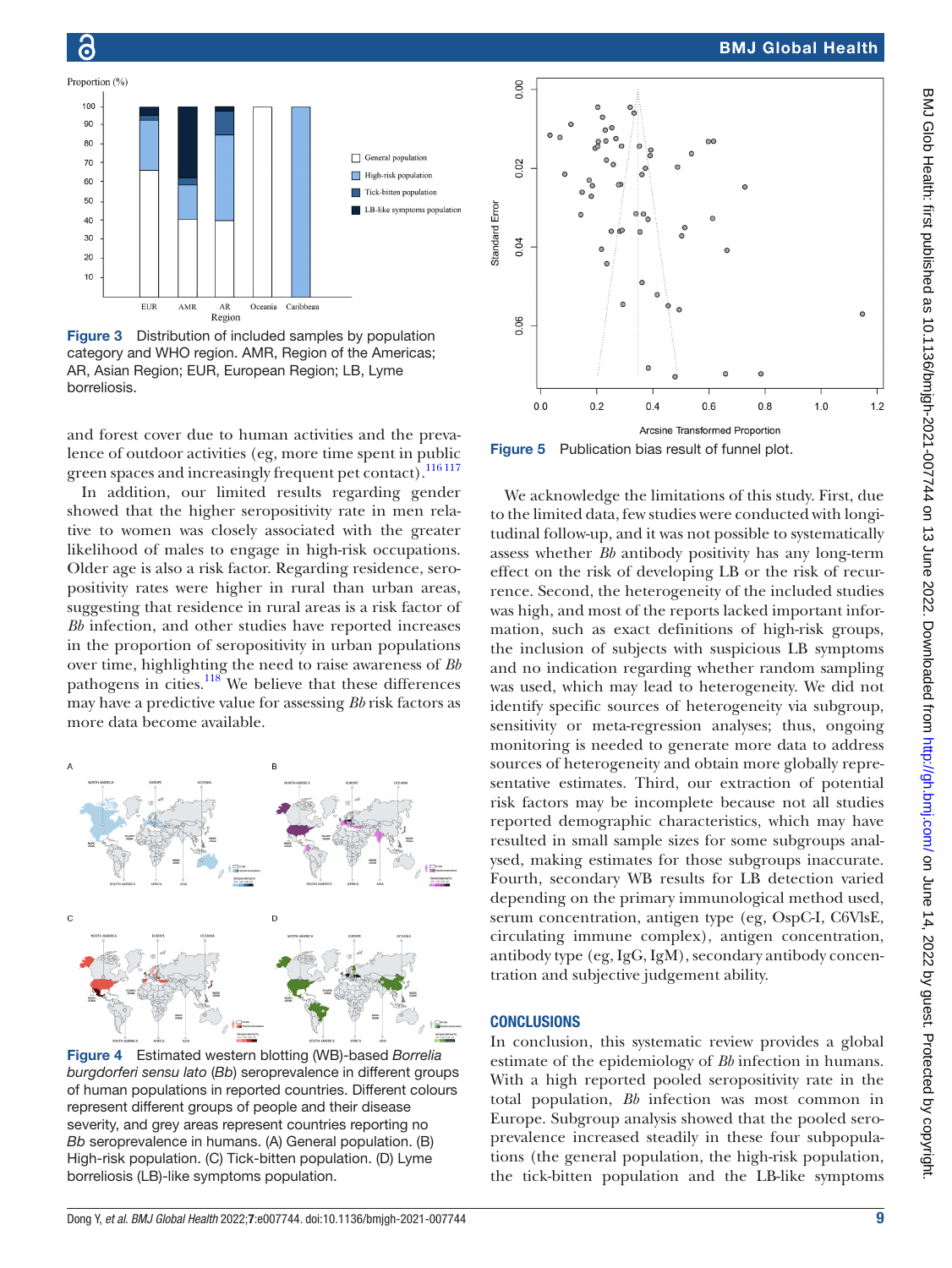population). This report further elaborates on the public health implications of the increasing prevalence of *Bb* infection. We confirmed that results confirmed by WB are more reliable than those not confirmed by WB when assessing human *Bb* infection. For risk factors, male sex, age >40 years, residence in rural areas and suffering from tick bites might increase the risk of *Bb* infection. However, future studies should be undertaken to verify these conclusions. LB is a widely distributed infectious disease, but it has not received much attention worldwide. One of the major public health challenges regarding LB is the ability to predict when and where there is a risk of *Bb* infection. A more accurate characterisation of the global distribution of *Bb* infection would guide the circulating epidemiology of LB and identify risk factors for the disease, which could inform the development of public health response policies and LB control programmes.

Contributors BFK, guarantor. BFK, LAH, and DY conceived and designed the study. DY, CWJ, and ZY conducted the database search and screening. DY, CJJ, and ZGZ extracted the data. DY, KJ, and CWJ conducted the quality assessment. DY, YJR, JZH, and ZGZ conducted the analysis in conjunction with XX, CWJ and FXY. DY, LMX, WSY, YP and LBX interpreted the data and drafted the manuscript. BFK and LAH revised and approved the manuscript.

Funding This work was supported by grants from the National Natural Science Foundation of China (No 32060180, 82160304, 81860644, 81560596 and 31560051) and the Joint Foundation of Yunnan Province Department of Science and Technology-Kunming Medical University (No 2019FE001 (2019FE002) and 2017FE467 (2017FE001)) and the Science Research Fund Project of Yunnan Provincial Department of Education (2021Y323).

Disclaimer The funding institutions had no involvement in the design of the study or review of the manuscript.

Competing interests None declared.

Patient and public involvement Patients and/or the public were not involved in the design, or conduct, or reporting, or dissemination plans of this research.

Patient consent for publication Not required.

Provenance and peer review Not commissioned; externally peer reviewed.

Data availability statement Data are available in a public, open access repository.

Supplemental material This content has been supplied by the author(s). It has not been vetted by BMJ Publishing Group Limited (BMJ) and may not have been peer-reviewed. Any opinions or recommendations discussed are solely those of the author(s) and are not endorsed by BMJ. BMJ disclaims all liability and responsibility arising from any reliance placed on the content. Where the content includes any translated material, BMJ does not warrant the accuracy and reliability of the translations (including but not limited to local regulations, clinical guidelines, terminology, drug names and drug dosages), and is not responsible for any error and/or omissions arising from translation and adaptation or otherwise.

Open access This is an open access article distributed in accordance with the Creative Commons Attribution Non Commercial (CC BY-NC 4.0) license, which permits others to distribute, remix, adapt, build upon this work non-commercially, and license their derivative works on different terms, provided the original work is properly cited, appropriate credit is given, any changes made indicated, and the use is non-commercial. See: [http://creativecommons.org/licenses/by-nc/4.0/.](http://creativecommons.org/licenses/by-nc/4.0/)

#### <span id="page-9-0"></span>**REFERENCES**

- 1 Branda JA, Steere AC. Laboratory diagnosis of Lyme borreliosis. *[Clin Microbiol Rev](http://dx.doi.org/10.1128/CMR.00018-19)* 2021;34:e00018–19.
- 2 Joung HA, Ballard ZS, Wu J. Point-of-care serodiagnostic test for early-stage Lyme disease using a multiplexed paper-based immunoassay and machine learning. *ACS Nano* 2020;14:229–40.
- 3 Kilpatrick AM, Dobson ADM, Levi T, *et al*. Lyme disease ecology in a changing world: consensus, uncertainty and critical gaps

for improving control. *[Philos Trans R Soc Lond B Biol Sci](http://dx.doi.org/10.1098/rstb.2016.0117)* 2017;372:20160117.

- <span id="page-9-1"></span>Stanek G, Strle F. Lyme borreliosis-from tick bite to diagnosis and treatment. *[FEMS Microbiol Rev](http://dx.doi.org/10.1093/femsre/fux047)* 2018;42:233–58.
- <span id="page-9-2"></span>5 Rosenberg R, Lindsey NP, Fischer M, *et al*. Vital signs: trends in reported vector-borne disease cases–United States and Territories, 2004-2016. *[MMWR Morb Mortal Wkly Rep](http://dx.doi.org/10.15585/mmwr.mm6717e1)* 2018;67:496–501.
- <span id="page-9-3"></span>6 Bernard Q, Smith AA, Yang X, *et al*. Plasticity in early immune evasion strategies of a bacterial pathogen. *[Proc Natl Acad Sci U S](http://dx.doi.org/10.1073/pnas.1718595115)  [A](http://dx.doi.org/10.1073/pnas.1718595115)* 2018;115:E3788–97.
- 7 D'Arco C, Dattwyler RJ, Arnaboldi PM. *Borrelia burgdorferi*-specific IgA in Lyme disease. *[EBioMedicine](http://dx.doi.org/10.1016/j.ebiom.2017.04.025)* 2017;19:91–7.
- <span id="page-9-4"></span>Rodino KG, Theel ES, Pritt BS. Tick-borne diseases in the United States. *[Clin Chem](http://dx.doi.org/10.1093/clinchem/hvaa040)* 2020;66:537–48.
- <span id="page-9-5"></span>9 Branda JA, Body BA, Boyle J, *et al*. Advances in serodiagnostic testing for Lyme disease are at hand. *[Clin Infect Dis](http://dx.doi.org/10.1093/cid/cix943)* 2018;66:1133–9.
- 10 Pegalajar-Jurado A, Schriefer ME, Welch RJ. Evaluation of modified two-tiered testing algorithms for Lyme disease laboratory diagnosis using well-characterized serum samples. *J Clin Microbiol* 2018;56:e01943–17.
- <span id="page-9-6"></span>11 Di Renzi S, Martini A, Binazzi A. Risk of acquiring tick-borne infections in forestry workers from Lazio, Italy. *Eur J Clin Microbiol Infect Dis* 2010;29:1579–81.
- 12 Snyder JL, Giese H, Bandoski-Gralinski C, *et al*. T2 magnetic resonance assay-based direct detection of three Lyme diseaserelated *Borrelia* species in whole-blood samples. *[J Clin Microbiol](http://dx.doi.org/10.1128/JCM.00510-17)* 2017;55:2453–61.
- <span id="page-9-7"></span>13 Wells G, Shea B, O'Connell D. The Newcastle-Ottawa scale (NOS) for assessing the quality of nonrandomised studies in metaanalyses, 2021. Available: [http://www.ohri.ca/programs/clinical\\_](http://www.ohri.ca/programs/clinical_epidemiology/oxford.asp) [epidemiology/oxford.asp](http://www.ohri.ca/programs/clinical_epidemiology/oxford.asp)
- 14 Stockdale AJ, Kreuels B, Henrion MYR, *et al*. The global prevalence of hepatitis D virus infection: systematic review and meta-analysis. *[J Hepatol](http://dx.doi.org/10.1016/j.jhep.2020.04.008)* 2020;73:523–32.
- <span id="page-9-8"></span>15 Cora M, Kaklıkkaya N, Topbaş M, *et al*. Determination of seroprevalence of *Borrelia burgdorferi* IgG in adult population living in Trabzon. *[Balkan Med J](http://dx.doi.org/10.4274/balkanmedj.2015.0478)* 2017;34:47–52.
- <span id="page-9-9"></span>16 Smith RP, Elias SP, Cavanaugh CE, *et al*. Seroprevalence of *Borrelia burgdorferi, B. miyamotoi*, and Powassan Virus in Residents Bitten by *Ixodes* Ticks, Maine, USA. *[Emerg Infect Dis](http://dx.doi.org/10.3201/eid2504.180202)* 2019;25:804–7.
- 17 Best SJ, Tschaepe MI, Wilson KM. Investigation of the performance of serological assays used for Lyme disease testing in Australia. *[PLoS One](http://dx.doi.org/10.1371/journal.pone.0214402)* 2019;14:e214402.
- 18 Pascoe EL, Stephenson N, Abigana A, *et al*. Human Seroprevalence of Tick-Borne *Anaplasma phagocytophilum*, *Borrelia burgdorferi*, and *Rickettsia* Species in Northern California. *[Vector Borne Zoonotic Dis](http://dx.doi.org/10.1089/vbz.2019.2489)* 2019;19:871–8.
- 19 Brummitt SI, Kjemtrup AM, Harvey DJ, *et al*. *Borrelia burgdorferi* and *Borrelia miyamotoi* seroprevalence in California blood donors. *[PLoS One](http://dx.doi.org/10.1371/journal.pone.0243950)* 2020;15:e243950.
- 20 Lipsett SC, Branda JA, Nigrovic LE. Evaluation of the modified twotiered testing method for diagnosis of Lyme disease in children. *[J](http://dx.doi.org/10.1128/JCM.00547-19)  [Clin Microbiol](http://dx.doi.org/10.1128/JCM.00547-19)* 2019;57:19. doi:10.1128/JCM.00547-19
- 21 Psevdos G, Khoo T, Chow R, *et al*. Epidemiology of Lyme disease among US veterans in long Island, New York. *[Ticks Tick Borne Dis](http://dx.doi.org/10.1016/j.ttbdis.2018.12.003)* 2019;10:407–11.
- 22 Maulden AB, Garro AC, Balamuth F, *et al*. Two-Tier Lyme disease serology test results can vary according to the specific First-Tier test used. *[J Pediatric Infect Dis Soc](http://dx.doi.org/10.1093/jpids/piy133)* 2020;9:128–33.
- 23 Gordillo-Pérez G, Torres J, Solórzano-Santos F, *et al*. [Seroepidemiologic study of Lyme's borreliosis in Mexico City and the northeast of the Mexican Republic]. *[Salud Publica Mex](http://www.ncbi.nlm.nih.gov/pubmed/14628614)* 2003;45:351–5.
- 24 Gordillo-Pérez G, García-Juárez I, Solórzano-Santos F, *et al*. Serological evidence of Borrelia burgdorferi infection in Mexican patients with facial palsy. *[Rev Invest Clin](http://dx.doi.org/10.24875/RIC.17002344)* 2017;69:344–8.
- 25 Hatchette TF, Johnston BL, Schleihauf E, *et al*. Epidemiology of Lyme disease, nova Scotia, Canada, 2002-2013. *[Emerg Infect Dis](http://dx.doi.org/10.3201/eid2110.141640)* 2015;21:1751–8.
- 26 Rodríguez I, Fernández C, Sánchez L, *et al*. Prevalence of antibodies to *Borrelia burgdorferi sensu stricto* in humans from a Cuban village. *[Braz J Infect Dis](http://dx.doi.org/10.1016/s1413-8670(12)70280-5)* 2012;16:82–5.
- 27 Miranda J, Mattar S, Perdomo K, *et al*. [Seroprevalence of Lyme borreliosis in workers from Cordoba, Colombia]. *[Rev Salud Publica](http://dx.doi.org/10.1590/s0124-00642009000300016)* 2009;11:480–9.
- 28 Lorenzi MC, Bittar RSM, Pedalini MEB, *et al*. Sudden deafness and Lyme disease. *[Laryngoscope](http://dx.doi.org/10.1097/00005537-200302000-00021)* 2003;113:312–5.
- 29 Passos SD, Gazeta RE, Latorre MdoR, *et al*. [Epidemiological characteristics of Lyme-like disease in children]. *[Rev Assoc Med](http://dx.doi.org/10.1590/s0104-42302009000200015)  [Bras](http://dx.doi.org/10.1590/s0104-42302009000200015)* 2009;55:139–44.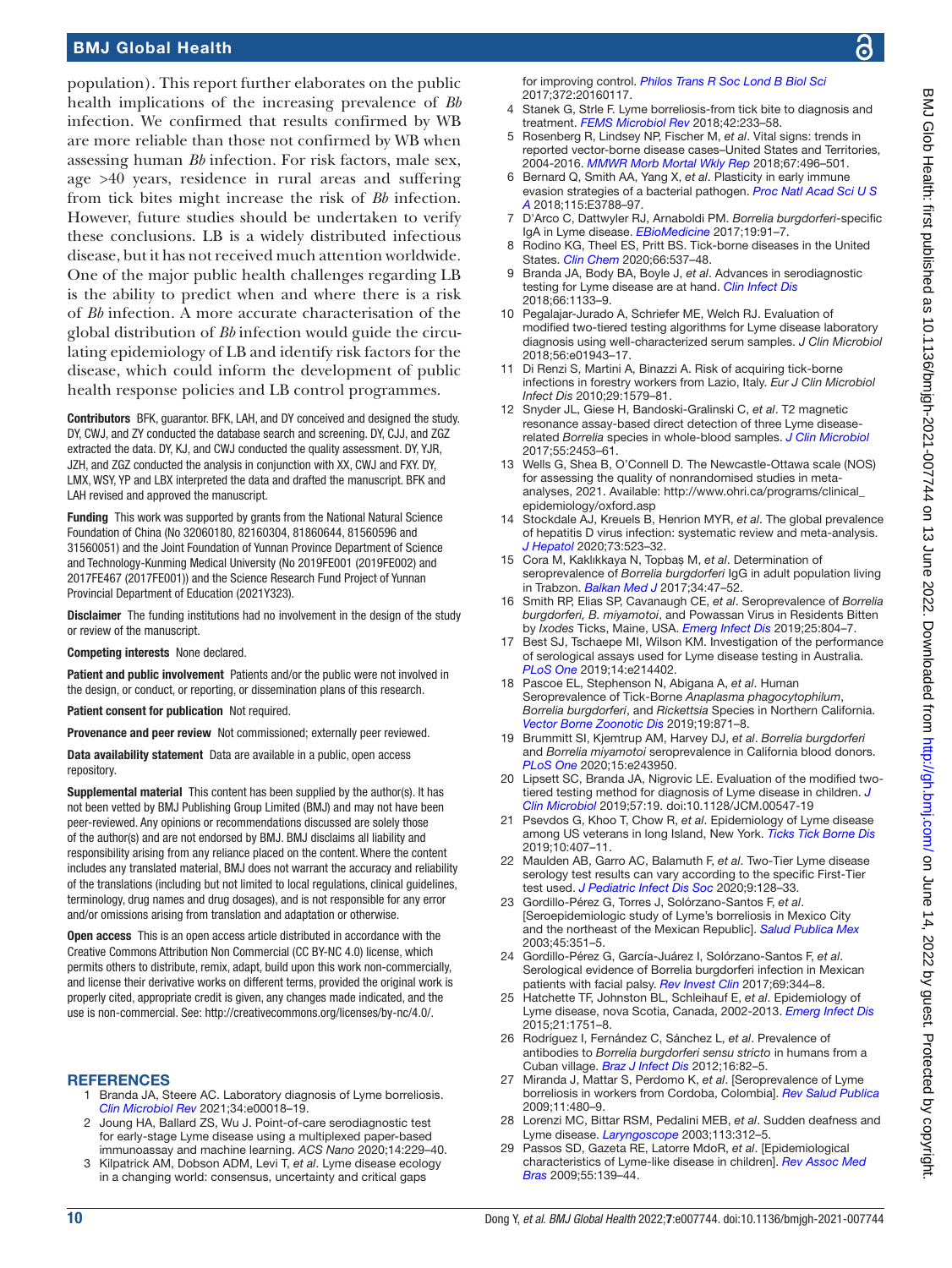# $\overline{C}$

# BMJ Global Health

- 30 Cinco M, Barbone F, Grazia Ciufolini M, *et al*. Seroprevalence of tick-borne infections in forestry rangers from northeastern Italy. *[Clin](http://dx.doi.org/10.1111/j.1469-0691.2004.01026.x)  [Microbiol Infect](http://dx.doi.org/10.1111/j.1469-0691.2004.01026.x)* 2004;10:1056–61.
- 31 Tomao P, Ciceroni L, D'Ovidio MC, *et al*. Prevalence and incidence of antibodies to *Borrelia burgdorferi* and to tick-borne encephalitis virus in agricultural and forestry workers from Tuscany, Italy. *[Eur J](http://dx.doi.org/10.1007/s10096-005-1348-0)  [Clin Microbiol Infect Dis](http://dx.doi.org/10.1007/s10096-005-1348-0)* 2005;24:457–63.
- 32 Di Renzi S, Martini A, Binazzi A, *et al*. Risk of acquiring tick-borne infections in forestry workers from Lazio, Italy. *[Eur J Clin Microbiol](http://dx.doi.org/10.1007/s10096-010-1028-6)  [Infect Dis](http://dx.doi.org/10.1007/s10096-010-1028-6)* 2010;29:1579–81.
- 33 Sonnleitner ST, Margos G, Wex F, *et al*. Human seroprevalence against *Borrelia burgdorferi sensu lato* in two comparable regions of the eastern Alps is not correlated to vector infection rates. *[Ticks](http://dx.doi.org/10.1016/j.ttbdis.2014.12.006)  [Tick Borne Dis](http://dx.doi.org/10.1016/j.ttbdis.2014.12.006)* 2015;6:221–7.
- 34 Krstić M, Stajković N. [Risk for infection by lyme disease cause in green surfaces maintenance workers in Belgrade]. *[Vojnosanit Pregl](http://dx.doi.org/10.2298/vsp0705313k)* 2007;64:313–8.
- 35 Jovanovic D, Atanasievska S, Protic-Djokic V, *et al*. Seroprevalence of *Borrelia burgdorferi* in occupationally exposed persons in the Belgrade area, Serbia. *[Braz J Microbiol](http://dx.doi.org/10.1590/S1517-838246320140698)* 2015;46:807–14.
- 36 Rojko T, Bogovič P, Lotrič-Furlan S, *et al*. *Borrelia burgdorferi sensu lato* infection in patients with peripheral facial palsy. *[Ticks Tick](http://dx.doi.org/10.1016/j.ttbdis.2018.11.019)  [Borne Dis](http://dx.doi.org/10.1016/j.ttbdis.2018.11.019)* 2019;10:398–406.
- 37 Munro H, Mavin S, Duffy K, *et al*. Seroprevalence of Lyme borreliosis in Scottish blood donors. *[Transfus Med](http://dx.doi.org/10.1111/tme.12197)* 2015;25:284–6.
- 38 Mavin S, Evans R, Milner RM, *et al*. Local *Borrelia burgdorferi sensu stricto* and *Borrelia afzelii* strains in a single mixed antigen improves western blot sensitivity. *[J Clin Pathol](http://dx.doi.org/10.1136/jcp.2008.063461)* 2009;62:552–4.
- 39 Ruiz VH, Edjolo A, Roubaud-Baudron C, *et al*. Association of Seropositivity to *Borrelia burgdorferi* With the Risk of Neuropsychiatric Disorders and Functional Decline in Older Adults: The Aging Multidisciplinary Investigation Study. *[JAMA Neurol](http://dx.doi.org/10.1001/jamaneurol.2019.3292)* 2020;77:210–4.
- 40 Bernard A, Kodjikian L, Abukhashabh A, *et al*. Diagnosis of Lymeassociated uveitis: value of serological testing in a tertiary centre. *[Br J Ophthalmol](http://dx.doi.org/10.1136/bjophthalmol-2017-310251)* 2018;102:369–72.
- 41 Thorin C, Rigaud E, Capek I, *et al*. [Seroprevalence of Lyme Borreliosis and tick-borne encephalitis in workers at risk, in eastern France]. *[Med Mal Infect](http://dx.doi.org/10.1016/j.medmal.2008.06.008)* 2008;38:533–42.
- 42 Skogman BH, Ekerfelt C, Ludvigsson J, *et al*. Seroprevalence of *Borrelia* IgG antibodies among young Swedish children in relation to reported tick bites, symptoms and previous treatment for Lyme borreliosis: a population-based survey. *[Arch Dis Child](http://dx.doi.org/10.1136/adc.2010.183624)* 2010;95:1013–6.
- 43 Madsen KB, Wallménius K, Fridman Åke, *et al*. Seroprevalence against *Rickettsia* and *Borrelia* Species in Patients with Uveitis: A Prospective Survey. *[J Ophthalmol](http://dx.doi.org/10.1155/2017/9247465)* 2017;2017:9247465.
- 44 Woessner R, Gaertner BC, Grauer MT, *et al*. Incidence and prevalence of infection with human granulocytic ehrlichiosis agent in Germany. A prospective study in young healthy subjects. *[Infection](http://dx.doi.org/10.1007/s15010-001-2005-x)* 2001;29:271–3.
- 45 Karatolios K, Maisch B, Pankuweit S. Suspected inflammatory cardiomyopathy. Prevalence of *Borrelia burgdorferi* in endomyocardial biopsies with positive serological evidence. *[Herz](http://dx.doi.org/10.1007/s00059-014-4118-x)* 2015;40:91–5.
- 46 Dehnert M, Fingerle V, Klier C, *et al*. Seropositivity of Lyme borreliosis and associated risk factors: a population-based study in children and adolescents in Germany (KiGGS). *[PLoS One](http://dx.doi.org/10.1371/journal.pone.0041321)* 2012;7:e41321.
- 47 Wilking H, Fingerle V, Klier C, *et al*. Antibodies against *Borrelia burgdorferi sensu lato* among Adults, Germany, 2008-2011. *[Emerg](http://dx.doi.org/10.3201/eid2101.140009)  [Infect Dis](http://dx.doi.org/10.3201/eid2101.140009)* 2015;21:107–10.
- 48 Woudenberg T, Bohm S, Bohmer M. Dynamics of *Borrelia burgdorferi*-Specific Antibodies: seroconversion and seroreversion between two population-based, cross-sectional surveys among adults in Germany. *Microorganisms* 1859;2020:8.
- 49 Dersch R, Sarnes A, Maul M, *et al*. Immunoblot reactivity at followup in treated patients with Lyme neuroborreliosis and healthy controls. *[Ticks Tick Borne Dis](http://dx.doi.org/10.1016/j.ttbdis.2018.09.011)* 2019;10:166–9.
- 50 Visser AE, Verduyn Lunel FM, Veldink JH, *et al*. No association between *Borrelia burgdorferi* antibodies and amyotrophic lateral sclerosis in a case-control study. *[Eur J Neurol](http://dx.doi.org/10.1111/ene.13197)* 2017;24:227–30.
- 51 Kazi H, de Groot-Mijnes JDF, Ten Dam-van Loon NH, *et al*. No Value for Routine Serologic Screening for *Borrelia burgdorferi* in Patients With Uveitis in the Netherlands. *[Am J Ophthalmol](http://dx.doi.org/10.1016/j.ajo.2016.04.002)* 2016;166:189–93.
- 52 Zomer TP, Barendregt JNM, van Kooten B, *et al*. Non-specific symptoms in adult patients referred to a Lyme centre. *[Clin](http://dx.doi.org/10.1016/j.cmi.2018.09.016)  [Microbiol Infect](http://dx.doi.org/10.1016/j.cmi.2018.09.016)* 2019;25:67–70.
- 53 Zwerink M, Zomer TP, van Kooten B, *et al*. Predictive value of *Borrelia burgdorferi* IgG antibody levels in patients referred to a tertiary Lyme centre. *[Ticks Tick Borne Dis](http://dx.doi.org/10.1016/j.ttbdis.2017.12.014)* 2018;9:594–7.
- 54 De Keukeleire M, Vanwambeke SO, Cochez C, *et al*. Seroprevalence of *Borrelia burgdorferi, Anaplasma phagocytophilum,* and Francisella tularensis infections in Belgium: results of three population-based samples. *[Vector Borne Zoonotic](http://dx.doi.org/10.1089/vbz.2016.1954)  [Dis](http://dx.doi.org/10.1089/vbz.2016.1954)* 2017;17:108–15.
- 55 De Keukeleire M, Robert A, Luyasu V, *et al*. Seroprevalence of *Borrelia burgdorferi* in Belgian forestry workers and associated risk factors. *[Parasit Vectors](http://dx.doi.org/10.1186/s13071-018-2860-2)* 2018;11:277.
- 56 Lernout T, Kabamba-Mukadi B, Saegeman V, *et al*. The value of seroprevalence data as surveillance tool for Lyme borreliosis in the general population: the experience of Belgium. *[BMC Public Health](http://dx.doi.org/10.1186/s12889-019-6914-y)* 2019;19:597.
- 57 Vellinga A, Kilkelly H, Cullinan J, *et al*. Geographic distribution and incidence of Lyme borreliosis in the West of Ireland. *[Ir J Med Sci](http://dx.doi.org/10.1007/s11845-017-1700-2)* 2018;187:435–40.
- 58 Lledó L, Gegúndez MI, Giménez-Pardo C, *et al*. A seventeen-year epidemiological surveillance study of *Borrelia burgdorferi* infections in two provinces of northern Spain. *[Int J Environ Res Public Health](http://dx.doi.org/10.3390/ijerph110201661)* 2014;11:1661–72.
- 59 Segura F, Diestre G, Sanfeliu I, *et al*. [Seroprevalence of *Borrelia burgdorferi* infection in the area of Valles Occidental (Barcelona, Spain)]. *[Med Clin](http://dx.doi.org/10.1016/s0025-7753(04)74527-3)* 2004;123:395.
- 60 Lledó L, Gegúndez MI, Saz JV, *et al*. Screening of the prevalence of antibodies to *Borrelia burgdorferi* in Madrid province, Spain. *[Eur J](http://dx.doi.org/10.1023/b:ejep.0000027349.48337.cb)  [Epidemiol](http://dx.doi.org/10.1023/b:ejep.0000027349.48337.cb)* 2004;19:471–2.
- 61 Oteiza-Olaso J, Tiberio-López G, Martínez de Artola V. [Seroprevalence of Lyme disease in Navarra, Spain]. *[Med Clin](http://dx.doi.org/10.1016/j.medcli.2010.06.008)* 2011;136:336–9.
- 62 Lledó L, Giménez-Pardo C, Gegúndez MI. Screening of Forestry Workers in Guadalajara Province (Spain) for Antibodies to *Lymphocytic Choriomeningitis* Virus, Hantavirus*, Rickettsia spp. and Borrelia burgdorferi*. *[Int J Environ Res Public Health](http://dx.doi.org/10.3390/ijerph16224500)* 2019;16:4500.
- 63 Vázquez-López ME, Fernández G, Díaz P, *et al*. [Usefulness of serological studies for the early diagnosis of Lyme disease in Primary Health Care Centres]. *[Aten Primaria](http://dx.doi.org/10.1016/j.aprim.2017.01.008)* 2018;50:16–22.
- 64 Jäämaa S, Salonen M, Seppälä I, *et al*. Varicella zoster and *Borrelia burgdorferi* are the main agents associated with facial paresis, especially in children. *[J Clin Virol](http://dx.doi.org/10.1016/s1386-6532(02)00169-5)* 2003;27:146–51.
- 65 Cuellar J, Dub T, Sane J, *et al*. Seroprevalence of Lyme borreliosis in Finland 50 years ago. *[Clin Microbiol Infect](http://dx.doi.org/10.1016/j.cmi.2019.10.003)* 2020;26:632–6.
- 66 van Beek J, Sajanti E, Helve O, *et al*. Population-based *Borrelia burgdorferi sensu lato* seroprevalence and associated risk factors in Finland. *[Ticks Tick Borne Dis](http://dx.doi.org/10.1016/j.ttbdis.2017.10.018)* 2018;9:275–80.
- 67 Mygland A, Skarpaas T, Ljøstad U. Chronic polyneuropathy and Lyme disease. *[Eur J Neurol](http://dx.doi.org/10.1111/j.1468-1331.2006.01395.x)* 2006;13:1213–5.
- 68 Thortveit ET, Aase A, Petersen LB, *et al*. Subjective health complaints and exposure to tick-borne infections in southern Norway. *[Acta Neurol Scand](http://dx.doi.org/10.1111/ane.13263)* 2020;142:260–6.
- 69 Hjetland R, Nilsen RM, Grude N, *et al*. Seroprevalence of antibodies to *Borrelia burgdorferi sensu lato* in healthy adults from western Norway: risk factors and methodological aspects. *[APMIS](http://dx.doi.org/10.1111/apm.12267)* 2014;122:1114–24.
- 70 Fryland L, Wilhelmsson P, Lindgren P-E, *et al*. Low risk of developing *Borrelia burgdorferi* infection in the south-east of Sweden after being bitten by a *Borrelia burgdorferi*-infected tick. *[Int](http://dx.doi.org/10.1016/j.ijid.2010.10.006) [J Infect Dis](http://dx.doi.org/10.1016/j.ijid.2010.10.006)* 2011;15:e174–81.
- 71 Johansson M, Manfredsson L, Wistedt A, *et al*. Significant variations in the seroprevalence of C6 ELISA antibodies in a highly endemic area for Lyme borreliosis: evaluation of age, sex and seasonal differences. *[APMIS](http://dx.doi.org/10.1111/apm.12664)* 2017;125:476–81.
- 72 Jensen BB, Bruun MT, Jensen PM, *et al*. Evaluation of factors influencing tick bites and tick-borne infections: a longitudinal study. *[Parasit Vectors](http://dx.doi.org/10.1186/s13071-021-04751-0)* 2021;14:289.
- 73 Hristea A, Hristescu S, Ciufecu C, *et al*. Seroprevalence of *Borrelia burgdorferi* in Romania. *[Eur J Epidemiol](http://dx.doi.org/10.1023/a:1015600729900)* 2001;17:891–6.
- 74 Kalmár Z, Briciu V, Coroian M, *et al*. Seroprevalence of antibodies against *Borrelia burgdorferi sensu lato* in healthy blood donors in Romania: an update. *[Parasit Vectors](http://dx.doi.org/10.1186/s13071-021-05099-1)* 2021;14:596.
- 75 Shkilna M, Andreychyn M, Korda M, *et al*. Serological surveillance of hospitalized patients for Lyme borreliosis in Ukraine. *[Vector](http://dx.doi.org/10.1089/vbz.2020.2715)  [Borne Zoonotic Dis](http://dx.doi.org/10.1089/vbz.2020.2715)* 2021;21:301–3.
- 76 Bazovska S, Machacova E, Spalekova M, *et al*. Reported incidence of Lyme disease in Slovakia and antibodies to *B. burgdorferi* antigens detected in healthy population. *[Bratisl Lek Listy](http://www.ncbi.nlm.nih.gov/pubmed/16457044)* 2005;106:270–3.